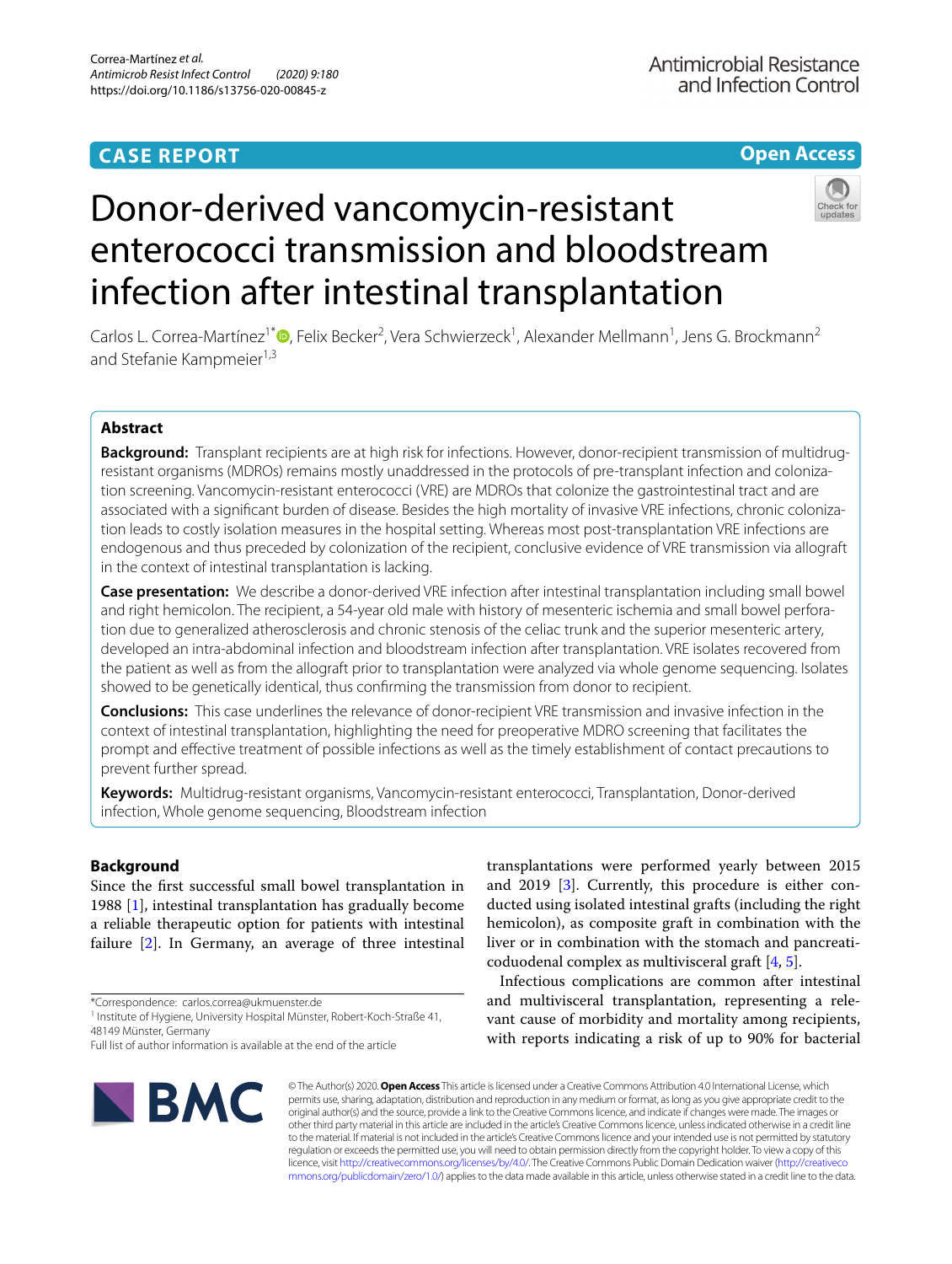infections [[6\]](#page-3-5), 15–30% for cytomegalovirus infections and 30–50% for mycoses, respectively [\[7](#page-3-6)]. Of all bacterial infections observed in the early postoperative period, 60% evolve into bloodstream infections [[8\]](#page-3-7). Solid organ transplant recipients are at high risk for infections caused by multidrug-resistant organisms (MDROs) [[9\]](#page-3-8) associated with a high attack rate and mortality, with studies reporting rates of up to 52% and 41%, respectively [\[10](#page-3-9)]. MDROs pose a serious threat to recipients. Due to their resistance to frst- and second-line antibiotics as well as their spreading potential in the hospital setting  $[11]$  $[11]$  $[11]$ , vancomycin-resistant enterococci (VRE) constitute globally relevant MDROs, having been defned as microorganisms of high priority for the development of new antimicrobials by the World Health Organization [[12\]](#page-3-11). In Germany, the proportion of VRE among invasive *Enterococcus faecium* (*E. faecium*) isolates was 23.8% in 2018, above the European mean of  $17.3\%$   $[13]$  $[13]$  $[13]$ . In the same period, this proportion amounted to 13% at our hospital.

The translocation of microorganisms from the lumen of an intestinal allograft to sterile sites in the recipient is a plausible pathophysiological mechanism of postoperative infection  $[8]$  $[8]$ . However, according to current definitions adopted in Europe and the United States, donor-derived infections are considered proven or certain when clear laboratory evidence of the presence of the same infectious agent in the donor and the recipient is available. Cases in which this evidence is only suggestive or strong but not conclusive, donor-derived infections are classifed as possible or probable, respectively [[14](#page-4-0), [15\]](#page-4-1). Frequently, the lack of conclusive data hampers the confrmation of proven infections of donor origin, thus leading to underreporting [[16\]](#page-4-2).

In spite of the ubiquitous presence of enterococci in the intestinal fora, the role of VRE in donor-derived infections following intestinal and transplantation remains poorly addressed [\[17](#page-4-3)]. We present the case of a proven donor-derived VRE transmission and subsequent infection after intestinal transplantation confrmed by WGS.

### **Case presentation**

We report the case of a 54-year old male with intestinal failure due to a history of mesenteric ischemia and small bowel perforation caused by generalized atherosclerosis and chronic stenosis of the celiac trunk and the superior mesenteric artery. Initial surgical treatment consisted of a partial small bowel resection and creation of an endjejunostomy, with subsequent total parenteral nutrition. Three years later, the patient was admitted at our center for intestinal transplantation. Since the remaining foregut organs (stomach, liver, pancreas and spleen) were only perfused by the inferior mesenteric artery via the anastomosis of Riolan, 2 weeks prior to transplantation (day-14) mesenteric revascularization was performed by means of an aorta-common hepatic artery bypass. Anal swabs taken before (day-14) and upon admission (day 0) were negative for vancomycin-resistant enterococci (VRE) and other MDRO. Prior to transplantation, a sample of allograft perfusion fuid was collected as part of the routinely pre-transplant evaluation and sent in for general micro-biological testing (A, Table [1\)](#page-1-0). Further pre-transplant donor screening included testing for hepatitis B virus, hepatitis C virus, human immunodeficiency virus, cytomegalovirus, syphilis and toxoplasmosis.

On day 0, small bowel transplantation and partial ascending colon transplantation were performed. Induction therapy consisted of two subcutaneous doses of alemtuzumab (30 mg) before and 24 h after transplantation. Postoperative antimicrobial therapy with piperacillin/tazobactam (4.5 g QID) and micafungin (100 mg OD) and an immunosuppressive regime with tacrolimus (1 mg BID) and steroids were started. After the

<span id="page-1-0"></span>**Table 1 Analyzed VRE strains, sample collection time and genetic relatedness**

| Code           | <b>Collection</b> | Specimen                                                             | <b>Genetic relatedness</b>                                                                 |
|----------------|-------------------|----------------------------------------------------------------------|--------------------------------------------------------------------------------------------|
| A              | Day 0             | Allograft perfusion fluid                                            | Cluster of identical isolates, 0 alleles<br>of difference. 1 allele of difference<br>to P6 |
| P <sub>1</sub> | $Day +2$          | Blood culture, peripheral                                            |                                                                                            |
| P <sub>2</sub> | $Day +2$          | Blood culture, central venous line                                   |                                                                                            |
| P <sub>3</sub> | $Day +2$          | Swab, intra-abdominal                                                |                                                                                            |
| P4             | $Day + 3$         | Swab, intra-abdominal                                                |                                                                                            |
| P <sub>5</sub> | $Day + 3$         | Swab. intra-abdominal                                                |                                                                                            |
| P7             | $Day + 3$         | Swab, gallbladder                                                    |                                                                                            |
| P <sub>8</sub> | $Day + 3$         | Swab, duodenum                                                       |                                                                                            |
| P <sub>9</sub> | $Day + 3$         | Swab, stomach                                                        |                                                                                            |
| P6             | $Day + 3$         | Swab, subcutaneus tissue                                             | allele of difference to cluster                                                            |
| R              |                   | Reference genome, Enterococcus faecium Aus0004<br>$\vert$ 18 $\vert$ | 288 alleles of difference to cluster                                                       |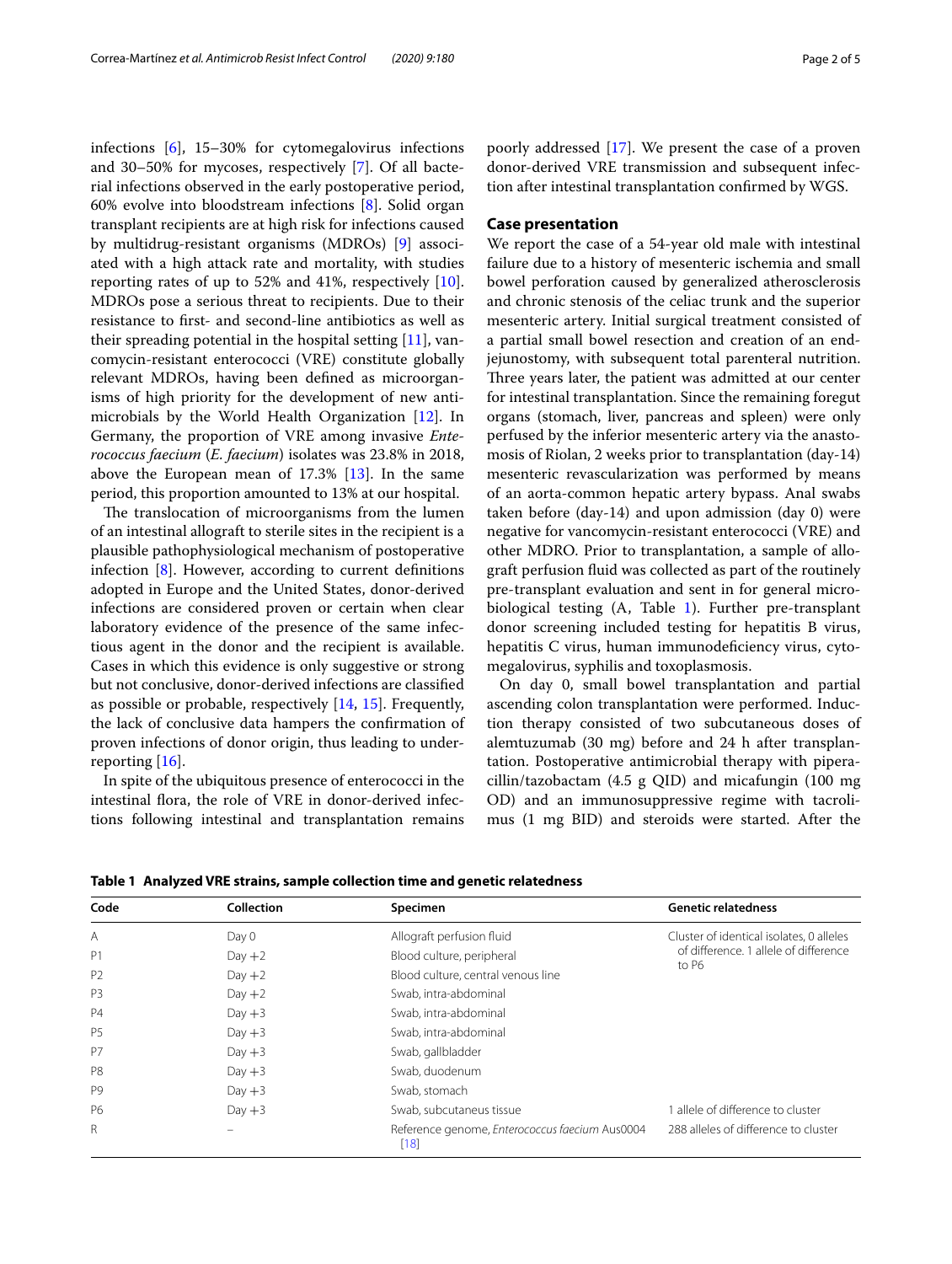patient developed fever and blood infection parameters increased on day  $+2$ , a surgical revision was performed, intra-abdominal swabs were taken for microbiological testing and blood cultures (peripheral and central venous line) were drawn (P1, P2 and P3, Table [1](#page-1-0)). Antibiotic therapy with vancomycin (1 g BID) was started on day +3 after *E. faecium* was detected in samples P1–P3. Further swabs (P4–P9) collected during a subsequent surgical revision were additionally sent in for microbiological testing. On day +4 antibiotic susceptibility testing results confrmed vancomycin resistance in the *E. faecium* isolates grown in samples P1–P3. Antibiotic therapy was modifed from vancomycin to linezolid (600 mg BID), the central venous line was replaced as a preventive measure and contact precautions according to the hospital's internal infection control standards were implemented. Microbiological results obtained on day  $+5$  confirmed the presence of VRE in samples P4–P9 as well as in the allograft perfusion fuid (sample A).

A possible VRE transmission from the donor to the patient suggested by the presence of VRE in the allograft perfusion fuid was further investigated by analyzing VRE strains isolated from recipient and allograft via WGS. For this purpose, the Illumina MiSeq platform (Illumina Inc., San Diego, CA, USA) was employed as previously described [\[19\]](#page-4-5). After quality trimming and de novo assembly of the sequences, the  $SeqSphere + software$ version 7.0.1 (Ridom GmbH, Münster, Germany) was used to compare coding regions gene by gene, performing a core genome multilocus sequence typing (cgMLST) and depicting the genetic relatedness of the strains in a minimum spanning tree. Sequences difering in three or less alleles were considered identical or very closely related [\[20](#page-4-6)]. As observed in Fig. [1,](#page-2-0) patient isolates P1 through P5 and P7 through P9 were identical to the allograft isolate A, grouped in a single genetic cluster from which isolate P6 difers in only one allele. All analyzed isolates belonged to the sequence type ST80 and carried the glycopeptide resistance determinant *vanB*. The difference of 288 genes between the cluster and the genetically non-related reference genome of the *E. faecium* Aus0004 (accession number: NC\_017022) highlights the very close genetic relatedness of the isolates within the detected cluster.

After continuous therapy with linezolid, control blood cultures remained negative and intra-abdominal swabs taken upon relaparotomy on day  $+18$  showed no VRE growth.

#### **Discussion and conclusions**

Infections caused by VRE are known to have a signifcantly higher mortality than those caused by vancomycin-sensitive enterococci [[21,](#page-4-7) [22](#page-4-8)], with



<span id="page-2-0"></span>immunocompromised and multimorbid patients being particularly susceptible [[23](#page-4-9), [24\]](#page-4-10). For this reason, pretransplant screening for VRE is routinely performed on potential recipients at our hospital, seeking to detect a possible intestinal colonization that could give rise to an endogenous infection in the course of hospitalization. In the present case, a previous VRE colonization was ruled out, as indicated by two negative anal swabs taken upon admission. Therefore, transmission during the hospitalization period was initially considered the most probable origin of the postoperative VRE infection. The results of the WGS analysis performed on VRE isolates obtained from the patient and the allograft allowed to conclusively confrm a donor-derived transmission, defning it as proven/certain in accordance with current international concepts [[14,](#page-4-0) [15\]](#page-4-1).

VRE infections following solid organ transplantation display a mortality of 9–48%, reaching 56–80% in the frst year after surgery [[9](#page-3-8)]. A history of previous colonization has been shown to be strongly associated with the subsequent development of VRE infection. Colonization is common in solid transplantation patients, with up to 12% being positive for VRE in the pre-transplant period [\[25](#page-4-11)]. However, donor-derived VRE infections in previously non-colonized recipients is still an unaddressed issue [[17\]](#page-4-3). Evidence is scarce, with only one report of VRE donor-recipient transmission following liver transplantation confrmed by genomic approaches in the United States [[26\]](#page-4-12). Currently, no reports yielding information on VRE transmission after intestinal transplantation are available.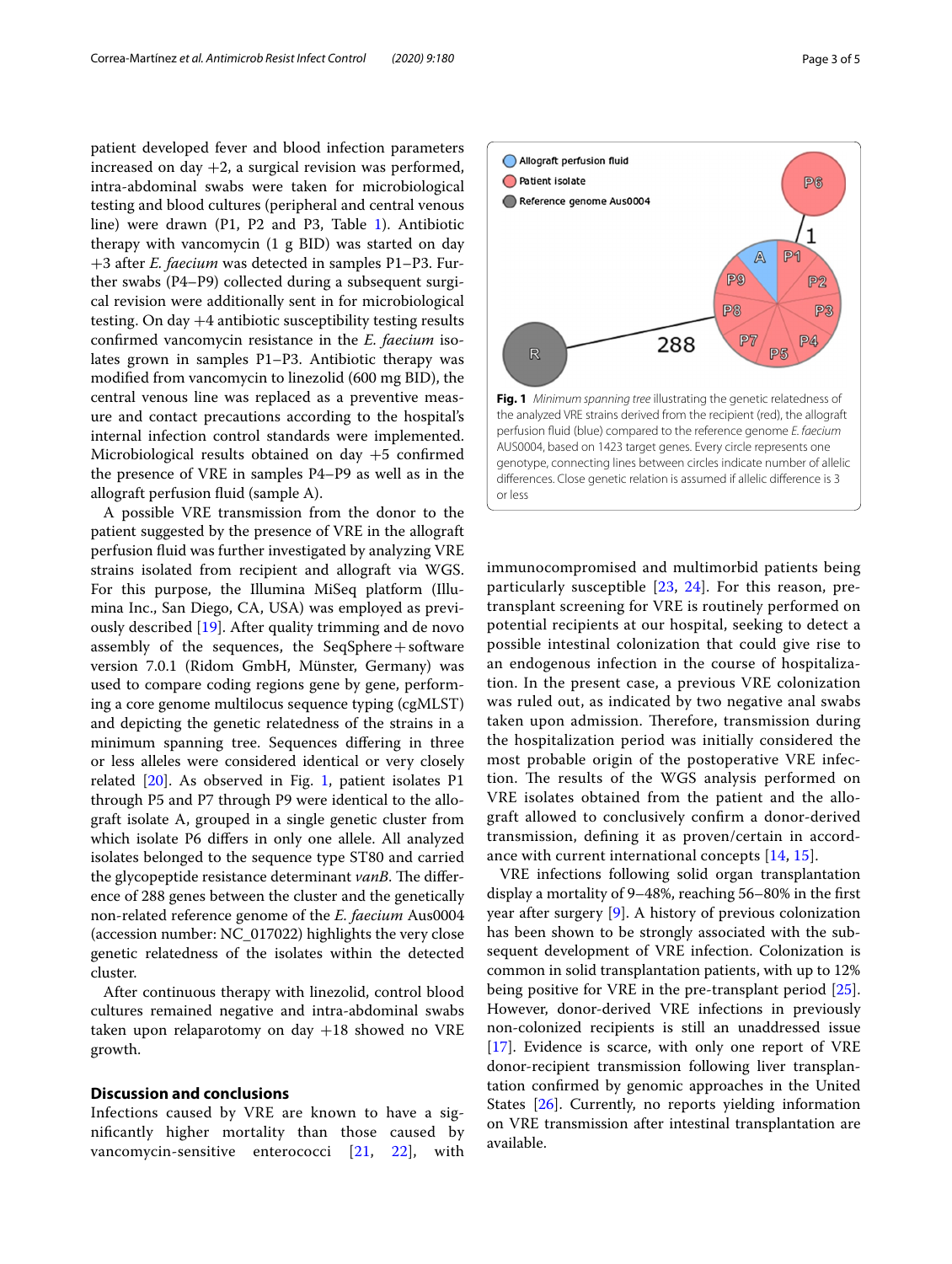Considering the overall rising incidence of VRE infections worldwide [[27](#page-4-13)], increasing donor-derived VRE colonization and infection cases are to be expected in the next years. While VRE infections are correctly diagnosed and reported in most cases, colonization cases may be frequently overlooked when VRE screening procedures are not routinely performed in the context of solid organ transplantation, contributing to an unnoticed spread of these microorganisms. In this case, microbiological pre-transplant allograft screening was performed as part of a routine microbiological analysis aiming at detecting a broad range of bacterial microorganisms. Employing selective culture media might have enhanced and accelerated VRE isolation and identifcation in the allograft perfusion fluid. Thus, the inclusion of specifc microbiological testing for VRE in the protocols for pre-transplant allograft screening should be taken into consideration, as well as further targeted MDRO screening techniques. This constitutes a feasible strategy for preoperative risk assessment that would enable the immediate administration of VRE-specifc antibiotic therapy upon frst clinical signs of infection in the recipient. Hence, time to administration of efective therapy could be shortened by 1–2 days, potentially leading to better clinical outcomes and ultimately contributing to the overall reduction of post-transplant morbidity and mortality. Additionally, VRE testing of recipients should be carried out by means of anal swabs in patients with history of previous colonization or risk factors for becoming colonized. In conclusion, this case described a donor-derived VRE transmission after intestinal transplantation, highlighting the relevance of these pathogens in the development of serious postoperative infections as well as the need to consider VRE in pre-transplant screening protocols.

#### **Abbreviations**

BID: Bis in die, twice daily; cgMLST: Core genome multilocus sequence typing; CT: Computed tomography; *Enterococcus faecium*: *E. faecium*; MDRO: Multidrug-resistant organism; MDRGN: Multidrug-resistant Gram-negative bacteria; OD: *Omne in die*, once daily.; QID: *Quarter in die*, four times daily.; VRE: Vancomycin-resistant enterococci; WGS: Whole genome sequencing.

#### **Acknowledgements**

Not applicable.

#### **Authors' contributions**

CLCM: data collection, whole genome sequencing analysis and manuscript drafting. FB: surgical procedures and clinical management, manuscript drafting. VS: conceptual development, manuscript drafting and revision. AM: conceptual development, manuscript revision. JGB: surgical procedures and clinical management, manuscript revision. SK: microbiological diagnostic procedures, coordination, revision of the manuscript. All authors read and approved the fnal manuscript.

#### **Funding**

Open Access funding enabled and organized by Projekt DEAL.

#### **Availability of data and materials**

The datasets generated and/or analysed during the current study are available in the ENA repository (PRJEB40484).

#### **Ethics approval and consent to participate**

The need for ethics approval was waived by the Ethics Commission of the Medical Council of Westphalia-Lippe and the University of Münster.

#### **Consent for publication**

Written informed consent was obtained from the patient for publication of this case report. A copy of the written consent is available for review by the Editor-in-Chief of this journal.

#### **Competing interests**

The authors declare that they have no competing interests.

#### **Author details**

<sup>1</sup> Institute of Hygiene, University Hospital Münster, Robert-Koch-Straße 41, 48149 Münster, Germany. <sup>2</sup> Department of General, Visceral and Transplant Surgery, University Hospital Münster, Waldeyerstraße 1, 48149 Münster, Germany. 3 Institute of Medical Microbiology, University Hospital Münster, Domgakstraße 10, 48149 Münster, Germany.

#### Received: 15 July 2020 Accepted: 28 October 2020 Published online: 07 November 2020

#### **References**

- <span id="page-3-0"></span>1. Deltz E, Schroeder P, Gebhardt H, Guntlach M, Timmermann W. Sucessful clinical small bowel transplantation: report of a case. Clin Transplant. 1989;3(2):89–91.
- <span id="page-3-1"></span>2. Vianna RM, Mangus RS, Tector AJ. Current status of small bowel and multivisceral transplantation. Adv Surg. 2008;42:129–50.
- <span id="page-3-2"></span>Waage P, Blome B. Jahresbericht. Organspende und Transplantation in Deutschland. Frankfurt am Main: Deutsche Stiftung Organtransplanta‑ tion; 2019.
- <span id="page-3-3"></span>4. Loo L, Vrakas G, Reddy S, Allan P. Intestinal transplantation: a review. Curr Opin Gastroenterol. 2017;33(3):203–11.
- <span id="page-3-4"></span>5. Kato T, Selvaggi G, Gaynor JJ, Takahashi H, Nishida S, Moon J, et al. Inclusion of donor colon and ileocecal valve in intestinal transplantation. Transplantation. 2008;86(2):293–7.
- <span id="page-3-5"></span>6. Guaraldi G, Cocchi S, Codeluppi M, Di Benedetto F, De Ruvo N, Masetti M, et al. Outcome, incidence, and timing of infectious complications in small bowel and multivisceral organ transplantation patients. Transplantation. 2005;80(12):1742–8.
- <span id="page-3-6"></span>7. Mangus RS, Tector AJ, Kubal CA, Fridell JA, Vianna RM. Multivisceral transplantation: expanding indications and improving outcomes. J Gastrointest Surg. 2013;17(1):179–86.
- <span id="page-3-7"></span>8. Girlanda R, Timpone JG, Soriano KM, Fishbein TM. Infections in intestinal and multivisceral transplantation. In: Safdar A, editor. Principles and practice of transplant infectious diseases. Berlin: Springer; 2019. p. 111–39.
- <span id="page-3-8"></span>9. Bartoletti M, Giannella M, Tedeschi S, Viale P. Multidrug-resistant bacterial infections in solid organ transplant candidates and recipients. Infect Dis Clin North Am. 2018;32(3):551–80.
- <span id="page-3-9"></span>10. Lewis JD, Sifri CD. Multidrug-resistant bacterial donor-derived infections in solid organ transplantation. Curr Infect Dis Rep. 2016;18(6):18.
- <span id="page-3-10"></span>11. Zhou MJ, Li J, Salmasian H, Zachariah P, Yang YX, Freedberg DE. The local hospital milieu and healthcare-associated vancomycin-resistant enterococcus acquisition. J Hosp Infect. 2019;101(1):69–75.
- <span id="page-3-11"></span>12. Tacconelli E, Carrara E, Savoldi A, Harbarth S, Mendelson M, Monnet DL, et al. Discovery, research, and development of new antibiotics: the WHO priority list of antibiotic-resistant bacteria and tuberculosis. Lancet Infect Dis. 2018;18(3):318–27.
- <span id="page-3-12"></span>13. European Centre for Disease Prevention and Control (ECDC). Surveillance of antimicrobial resistance in Europe 2018. Stockholm: European Centre for Disease Prevention and Control, 2019. [https://www.ecdc.europa.eu/](https://www.ecdc.europa.eu/sites/default/files/documents/surveillance-antimicrobial-resistance-Europe-2018.pdf) [sites/default/fles/documents/surveillance-antimicrobial-resistance](https://www.ecdc.europa.eu/sites/default/files/documents/surveillance-antimicrobial-resistance-Europe-2018.pdf) [-Europe-2018.pdf.](https://www.ecdc.europa.eu/sites/default/files/documents/surveillance-antimicrobial-resistance-Europe-2018.pdf) Accessed 18 September 2020.